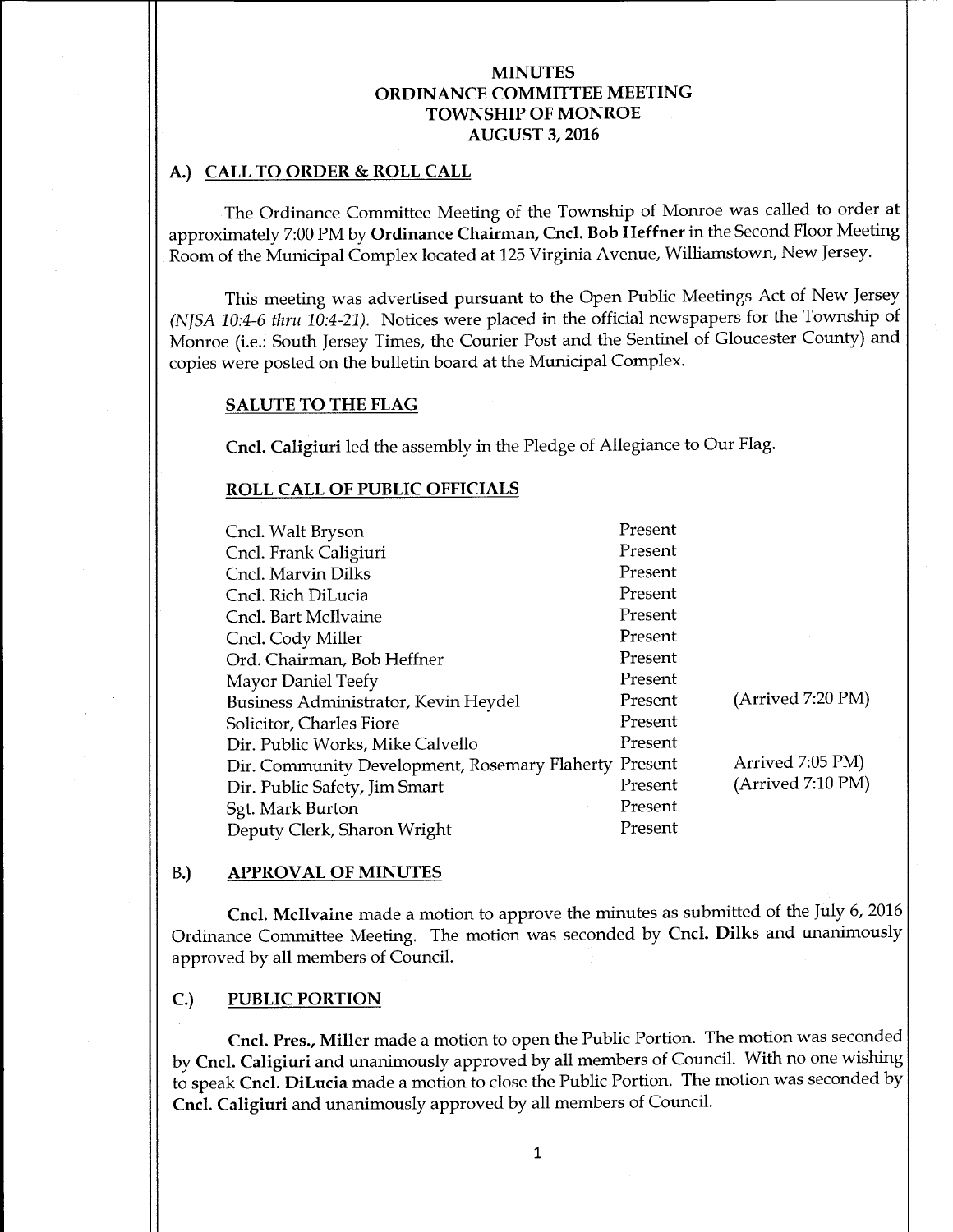#### D.) ORDINANCES FOR REVIEW

## Chapter 262: Towing

Solicitor Fiore explained the Public Safety Committee along with the towers worked on the Towing Ordinance and this sixth or seventh revision is basically the consensus reached by everyone but Mr. Simmermon has now provided some additional information that he feels is relevant. Cncl. Heffner questioned if the additional information would change anything that was already agreed upon. Mr. Fiore advised the information is an email from someone in the towing industry and it deals with types, specs, gross vehicle weight and the most common bed, a 21' steel bed and 25.5 GVW. Mr. Simmermon added that information is straight from Miller Industries, which is the largest provider of towing equipment in the United States. Mr. Fiore explained the ordinance requires towers to have a 21' flatbed and a 14.5' light wrecker but they could choose to have different size vehicles as long as they meet the minimum GVW requirements. The licensing period will be for two years and based upon the fact that this new ordinance will not take effect until July 1, 2017 the submission date for the applications will be May 15, <sup>2017</sup> with no exceptions. This will give everyone <sup>a</sup> period of time in which to comply with the new ordinance, as some towers may have to install new fencing or may have to purchase <sup>a</sup> new vehicle. The ordinance limits the number of towers to seven. Cncl. DiLucia questioned since the licensing period is for two years is there an escape provision because the township should have a managerial right. Solicitor Fiore replied no there is not and that is <sup>a</sup> very good point in the event Council would decide to go out to bid for towing services. If that happened the license fee would be prorated and refunded to the towers. Mr. Fiore went on to explain fees were addressed to conform more towards the current standard. Towers provided input since this is a costly venture for them and we took that into account and came up with fees that we felt were fair to everyone. Sgt. Burton referred to page 7, C-5 and questioned whether the date of December 31st of the initial year should be extended. Mr. Fiore replied no, the discussion was we would hit the ground running during the licensing period so that date would remain the same. Cncl. Mcllvaine asked Director Smart if he had any concerns before this ordinance is moved forward. Director Smart replied no, this has been hashed around for <sup>a</sup> long time and he is good with it. Cncl. Heffner asked if Council was okay with moving the Towing Ordinance forward for First Reading. Cncl. Bryson noted he was okay moving it forward if the escape clause was included. All the other members of Council agreed to move it forward for First Reading at the August 8th Council Meeting. Mr. Fiore indicated he would add that clause to the ordinance.

## Signs - § 175-135

Cncl. Bryson questioned whether the proposed amendment to the ordinance meant all organizations as well as political party signs would need <sup>a</sup> permit and if so how much would that permit cost. Dir. Of Community Development, Rosemary Flaherty advised all non-profit organizations (churches, Girl Scouts, etc.) are exempt from fees and political signs are protected under the First Amendment. The permit fees for residential properties would be \$20.00 and<br>\$75.00 for commercial properties. The organization would pay one fee for all their signs. The \$75.00 for commercial properties. The organization would pay one fee for all their signs. whole idea of having a permit is to have contact information so a month after the event when<br>signs are still out we know who to contact to have them taken down. Cncl. Heffner signs are still out we know who to contact to have them taken down.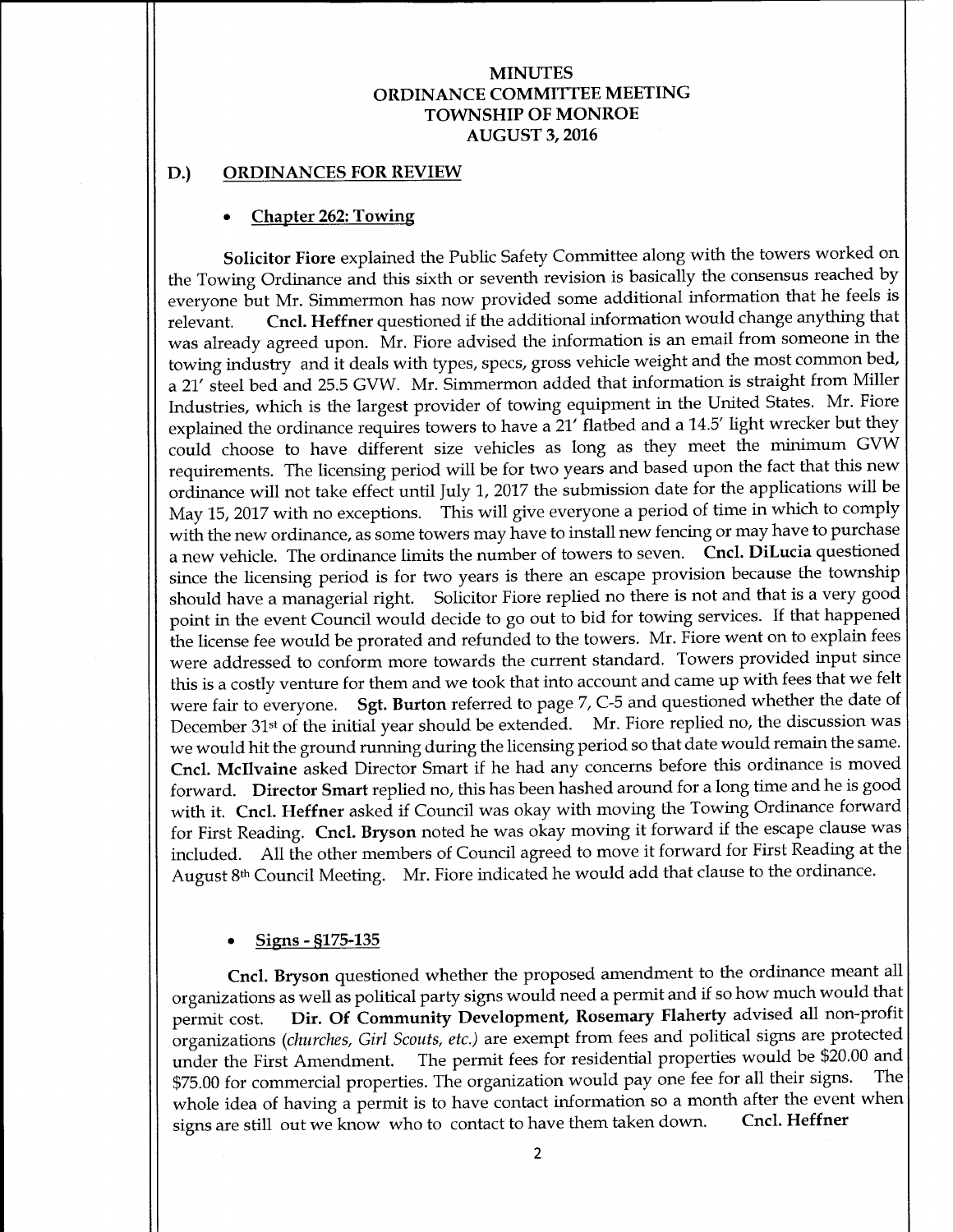# D.) ORDINANCES FOR REVIEW (cont'd)

questioned would this ordinance need to be addressed again if the Pinelands gives up their control over signs. Mrs. Flaherty replied yes and went on to explain the Pinelands is doing a lot of changes regarding billboards and LED signs. They will allow an additional billboard in <sup>a</sup> non-Pinelands area if one in another part of town is given up and will allow the municipality to regulate onsite business advertisement but they get involved in off-premise advertisement. Cncl. Bryson questioned since the only thing that was changed in this ordinance is Section F. is that the only thing the Pinelands will review or will they look at the entire ordinance. Mr. Fiore advised they will only review that one change. Cncl. Heffner polled Council and all were in favor of moving the proposed amendment to Chapter 175-133 forward for First Reading at the August 8th Council Meeting. (Prior to moving this amendment forward it was sent to the Planning Board for review and recommendation.)

# E.) MATTERS FOR DISCUSSION

# Billing for OEM - Chapter 74-26

Cncl. Heffner explained Sgt. DeHart requested the fees be amended in Chapter 74 in order to recoup some of the costs associated with OEM calls from insurance companies. The fees will be billed strictly to insurance companies not to individuals. Cncl. Bryson questioned why will be billed strictly to insurance companies not to individuals. the Public Works salaries were not listed. Cncl. Heffner explained the salaries are not listed because it depends on the hourly rate of who is being called out. Cncl. Heffner polled Council and all were in favor of moving the proposed changes forward for First Reading at the September 12th Council Meeting.

## Animal Control- Sample Ordinances

Cncl. Pres., Miller noted Vicki Taylor of the Board of Health contacted Harrison Township in regards to their Animal Control Ordinance and they could not answer who actually enforces the ordinance so the Board of Health chairperson felt putting it on the books without any execution or contingency plan is fruitless, ineffective and inefficient for all parties and resources. Cncl. Pres., Miller noted he would like to move forward with this ordinance as the language presented at least gives some form of teeth needed to let people know when they are in violation. The question is who will be the individual that will take action on this. Solicitor Fiore noted we are contracted with County Animal Control so they need to get onboard with this. At one point in time our ordinance was sent to County Counsel Matt Lyons for review and it kind of died there so we need the County to take the lead on this. Cncl. Pres., Miller questioned if he should contact the County. Mr. Fiore felt that should be done to see what their position on this issue is because like other animal control ordinances it should be uniform throughout the County if there is going to be enforcement. He added this is <sup>a</sup> good law but locally we don't enforce it. Cncl. Bryson felt that it could be enforced locally just like other laws are enforced by the Police Department. Solicitor Fiore suggested running it by Police Administration to see if they have the manpower to do it. Cncl. Bryson noted in other towns and cities the Police Department is the first called when something happens and this is something that should not be ignored by the Police Department. He added and we definitely have the manpower to do it. Mr. Fiore noted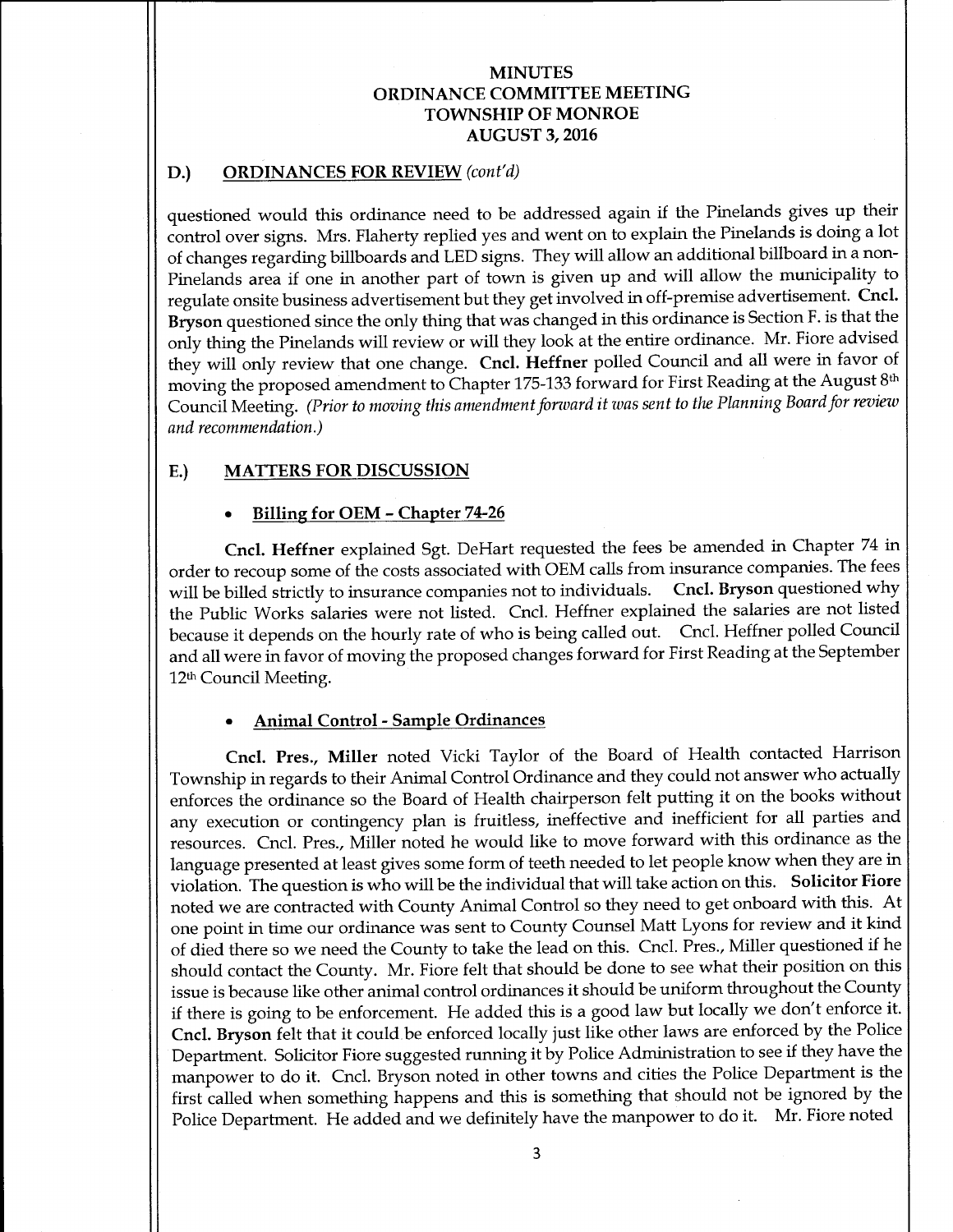# E.) MATTERS FOR DISCUSSION (cont'd)

he is just recommending getting their input before moving forward with the ordinance. Cncl. Pres., Miller questioned Sgt. Burton if the police would respond to complaints that an animal is left outside and is there any enforcement on the Police Department's end since there is nothing on the books right now. Sgt. Burton explained calls are received in regards to animals left out in the cold, locked in hot cars or being abused and we do respond and each case is judged on an individual bases. If we can talk to the pet owner and resolve the problem we do that but if not we would definitely call Animal Control. Cncl. DiLucia noted he was in favor of adopting and enforcing this ordinance to do the humane thing for dogs and cats. He added we do have the power to enforce this just like we enforce other ordinances when someone is out of compliance. He felt this involves judgement and most judges will recognize that there should be <sup>a</sup> little latitude in that judgement. Cncl. Heffner questioned whether this was Harrison Township's Ordinance. Cncl. Pres., Miller noted the ordinance presented by Margie Rennebaum was much more extensive. Ms. Rennebaum stated she had prepared the proposed ordinance from twenty-<br>six different municipal codes within the State. She noted the Harrison Township ordinance six different municipal codes within the State. needs more teeth. Atlantic County Shore Animal Control has the strongest and they are enforcing it after <sup>a</sup> dog froze to death there. Cncl. Heffner requested Mr. Fiore draft the ordinance for review at the September Ordinance Meeting. Cncl. Mcllvaine felt this ordinance is important because when he was <sup>a</sup> police officer at times there were things he couldn't do to help animals. Mayor Teefy questioned what the difference is between today and this new ordinance. Cncl. McIlvaine explained the police can enforce any law or ordinance in the State of New Jersey but Animal Control has always been utilized. Currently as long as a person provides shelter, water and food you cannot make them take their dog in but now with this law the Police Department or Animal Control will have the authority to do something in excessive temperatures. The Police Department does not have the facility to house animals so we have to rely on Animal Control and in speaking with the guys from the County our Judge Lacovara is very good with them regarding Mr. Fiore will prepare the draft ordinance for review at the September Ordinance Committee Meeting.

# Inspection of Rental Units

Cncl. Pres., Miller noted Construction Code Official Jim Morrison spoke to him today regarding recent decisions that are being made and at some point in time we may have the ability to reinstitute the fee for inspection of rental units. Solicitor Fiore explained inspections can only be done on units occupied for <sup>175</sup> days or less. The opinion in the Pinehill case says that municipalities cannot perform inspections except when there is a change in the CO. The Millville case is reversing that opinion so it looks like this will go before the State Supreme Court who could change it back to how it originally was. It was challenged based upon the fact that <sup>a</sup> licensing fee was illegal. The new case states inspections are for health, safety and welfare and that is why it is going to be reviewed again by the court. Hopefully that decision will be made in the next 60 to 90 days and Mr. Fiore felt this matter should be put on hold until that decision is made by the court. Cncl. Caligiuri noted he owns <sup>a</sup> rental unit in Washington Township and they issue <sup>a</sup> CO every year. Mrs. Flaherty explained most townships did not stop the yearly inspections because they knew the court case would be reviewed. She felt it was the fee that was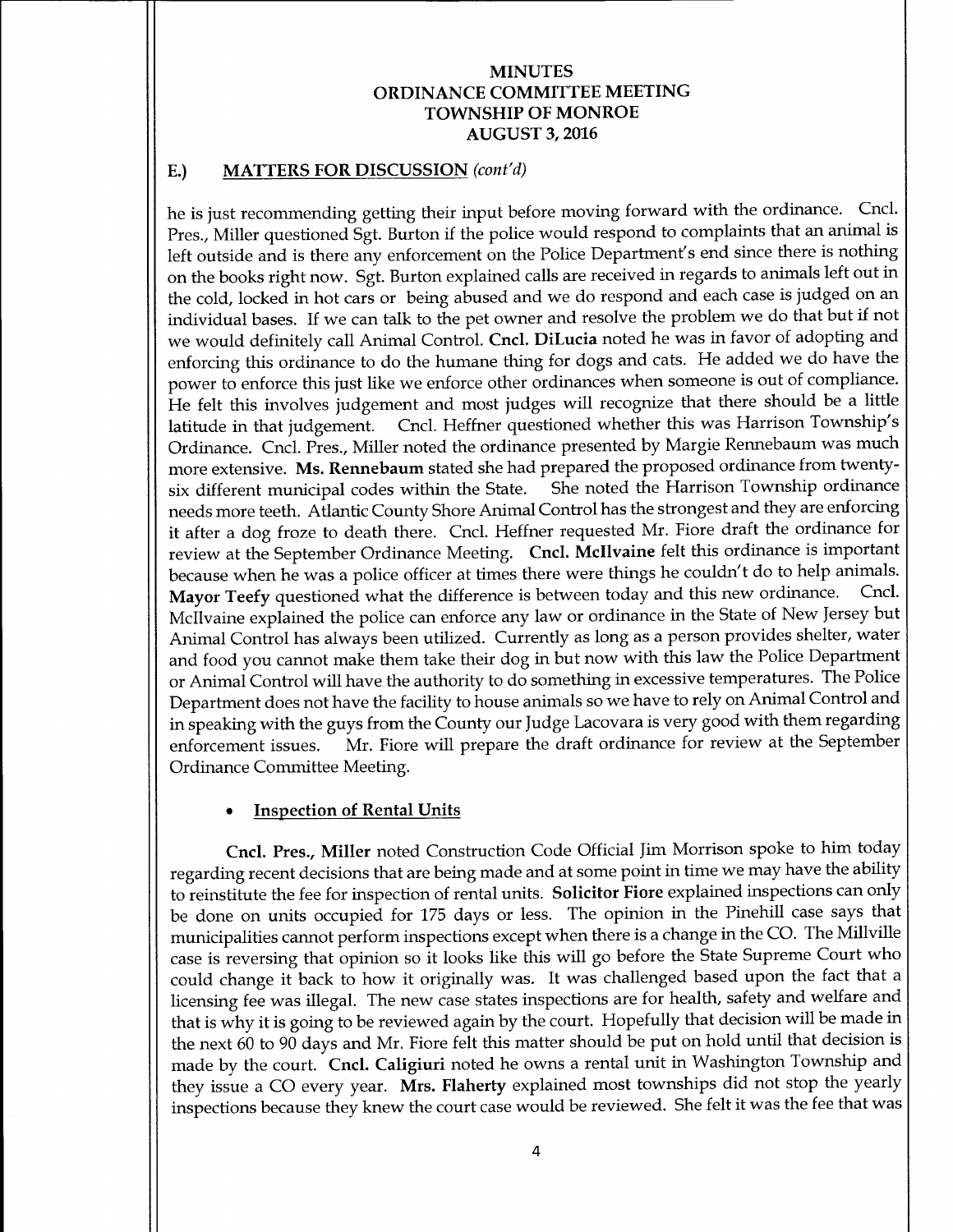#### E.) MATTERS FOR DISCUSSION (cont'd)

illegal and not the inspection. What we are seeing is that people are not reporting when tenants are changing and the properties are going in a bad direction so inspections need to be done yearly whether we take in the fee or not. We need to get <sup>a</sup> hold on this because just last week a sixtyfive year old person overdosed on Main Street. We are spending resources and time to revitalize the Main Street area and we need to know who is renting the units that are bringing the township down. Cncl. Caligiuri questioned if <sup>a</sup> CO is currently being issued for rental units every year. Mrs. Flaherty explained an inspection generates a CO but last year the ordinance was changed so rental units are no longer inspected yearly. Tara Park added inspections were stopped January 2016. Mayor Teefy noted rental units need to be inspected fee or no fee because if we are not doing inspections things will get way out of control and we cannot allow that to happen. Cncl. Pres., Miller felt this should not wait 90 days for the court decision due to the amount of time it will take to get the inspections started again. Mrs. Flaherty explained Tara will have to notify all owners of rental properties and set them up for inspections whether we take in <sup>a</sup> fee or not. She felt the township should never have stopped inspections and recommended while waiting for the court to overturn its decision the ordinance be returned to its original state. Tara Park noted 800 letters were sent out to landlords stating inspections would no longer be done and she requested help drafting the letter that would advise landlords that inspections would again be done. Mr. Fiore volunteered to draft the letter for her. Cncl. Heffner noted we will go back to the original ordinance minus the fee. Mr. Fiore advised we cannot charge a fee at this time. The original case said municipalities had the ability to license and the license included a fee but the Millville case attacked it in <sup>a</sup> different way saying it is not about the licensing fee, which is to recoup costs, it is <sup>a</sup> health, safety and welfare issue and that essentially reversed the Appellate Case. Now the determination will be whether or not <sup>a</sup> license fee can be charged. Ms. Park noted we do not issue a license we issue a certificate. Mr. Fiore explained the other case referenced a licensing fee because they were licensing their rental units rather than registering them but essentially it is the same thing. Ms. Park explained our program has two different parts. One is <sup>a</sup> license, which is numbered and the other is <sup>a</sup> certification based on each inspection. Cncl. Bryson questioned if there was <sup>a</sup> fee for <sup>a</sup> CO. Ms. Park noted we are charging <sup>a</sup> CO fee based on the inspection. She questioned whether an inspection fee would be charged only for a change in occupancy and not for the yearly inspection. Mr. Fiore replied that is correct. Every time <sup>a</sup> rental unit changes occupancy we can charge a fee, do an inspection and issue a CO. Under the old ordinance we were charging <sup>a</sup> yearly licensing fee. Ms. Park explained previously <sup>a</sup> yearly inspection fee was paid per unit and nothing was charged when there was <sup>a</sup> change in tenant. Now <sup>a</sup> fee is charged only when there is a change in occupancy. She gave the example of a complex with 600 units. In the past units were inspected yearly and fees were paid for all 600 units. Now if only 50 tenants change fees are paid for those inspections and COs. Mayor Teefy noted we want to take the CO portion out. We don't care about the money we just need to get these units inspected yearly. Mr. Fiore will draft the ordinance for review at the September Ordinance Committee Meeting.

#### Emergency Measures- Ordinance 0:22-2016 (Revised draft)

Director of Community Development Rosemary Flaherty explained Sgt. DeHart pointed out to her that the Emergency Management Coordinator was not included in Ordinance 0:22- 2016. This was a mistake on her part and that has now been included as one of the positions the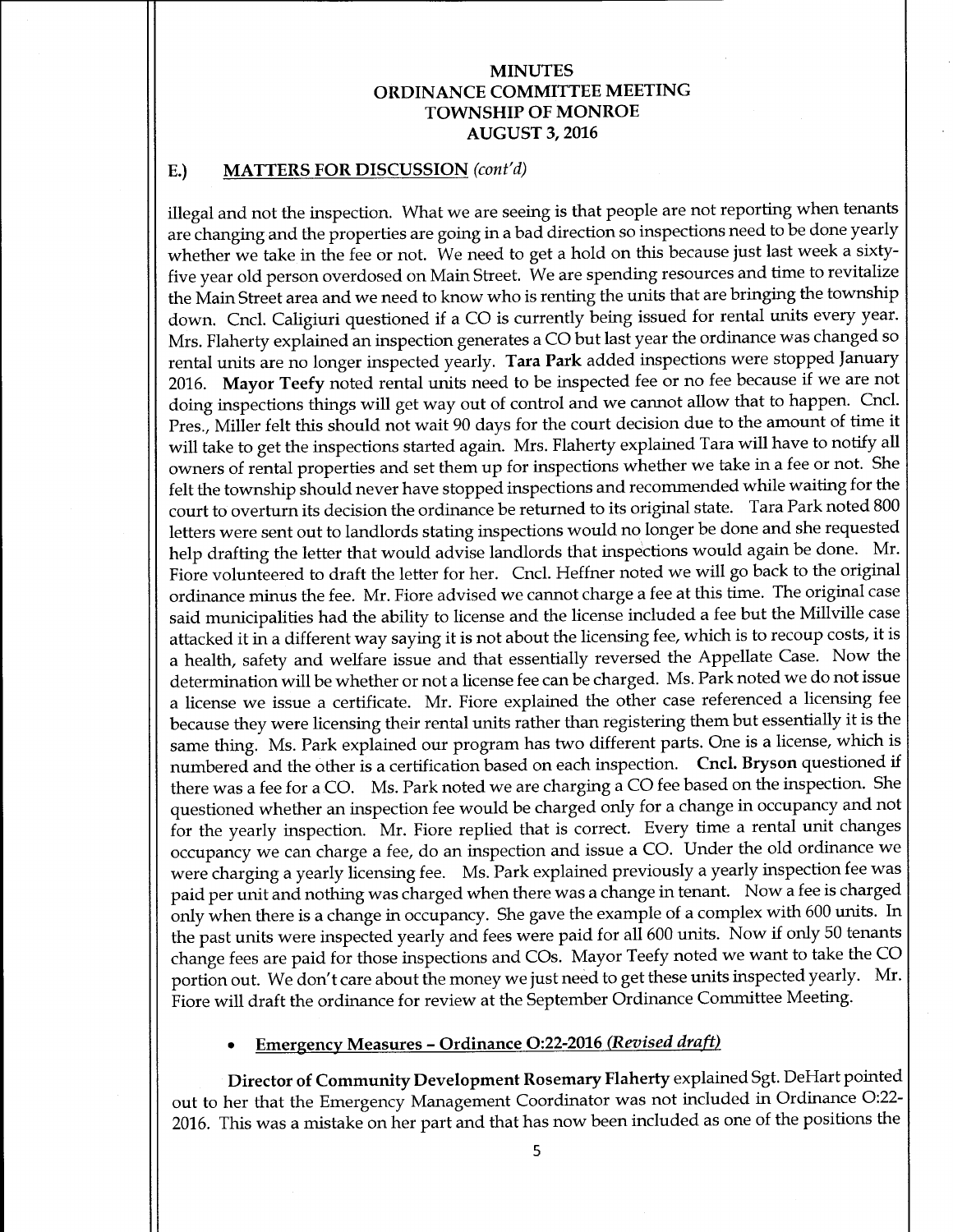## E.) MATTERS FOR DISCUSSION (cont'd)

Mayor will appoint to enforce the code. She noted Mr. Fiore will also be preparing the RFP for the certified contractors list and the certified landscapers list. Cncl. Bryson noted it seems like there is <sup>a</sup> due process in the ordinance but if the inspector doesn't want to go by that due process they just cut it off. Mr. Fiore replied no they will look at situations that are clearly emergency situations and then someone's due process rights can be for lack of better words "be put on a shelf". He noted the legislature allows municipalities to enact ordinances for health, safety and welfare and this is clearly for health, safety and welfare. We are going to rely upon the township professionals to make the right call and take the right steps. Mayor Teefy noted this ordinance is key to moving the township forward and he is glad to have the support of Council, as this will help eliminate the eyesore properties we have been dealing with for years. Recently Tim Brown came in and thanked us for what is happening with abandoned houses and he commended Tara for doing <sup>a</sup> fantastic job on that. Solicitor Fiore noted this ordinance went for First Reading and because the proposed amendments are not substantial it can go for Second Reading as scheduled at the August 11th Council Meeting.

# F.) NEW BUSINESS

# Chapter 31 - Environmental Commissions & Chapter 62- Open Space Advisory **Committee**

Cncl. Heffner noted there was <sup>a</sup> request to combine the Environmental Commission and the Open Space Advisory Committee but prior to doing that he would like to see the two entities talk this out because one commission wants to do it but the other doesn't so they should hash this out before it comes to the Ordinance Committee. Cncl. DiLucia noted participation by the Open Space Committee members is the issue and when he discussed this with the members in attendance at their meeting they were opposed to merging the two committees. Recently letters were sent to committee members whose attendance fell below the 70% requirement so if people do not want to participate when appointed they should say so and we will make other appointments of people who want to serve. He felt Council should not do away with the committee just the people who do not want to participate. Cncl. Caligiuri questioned what official business did the Chairman, Len Fritz and the Open Space Committee discuss in the monthly meeting? Cncl. DiLucia noted the last time he talked to Len it was to find out what their position was in terms of merging and his answer was no, the committee wants to stay independent. He felt the solution is to purge the committee of those people who have no intention of attending and appoint those who want to serve. Cncl. Pres., Miller agreed; adding the issue he has seen is there is a membership problem and we are struggling to get people interested in serving on the Open Space Committee. There are vacant positions and citizens do not want to participate in that committee like they do on the Planning Board, Zoning Board or Parks and Recreation. Cncl. DiLucia suggested going through the process to see why the members are not attending and to have them state what their intentions are going forward. If they say they are going to attend and at the next meeting there is no quorum we will have to see if we can replace them with people who want to serve. If no one wants to serve then it is <sup>a</sup> no brainer we have to find <sup>a</sup> way to function in that area and that may be combining with a committee that wants to function, but before that is done we need to put some effort into trying to revitalize the Open Space Committee.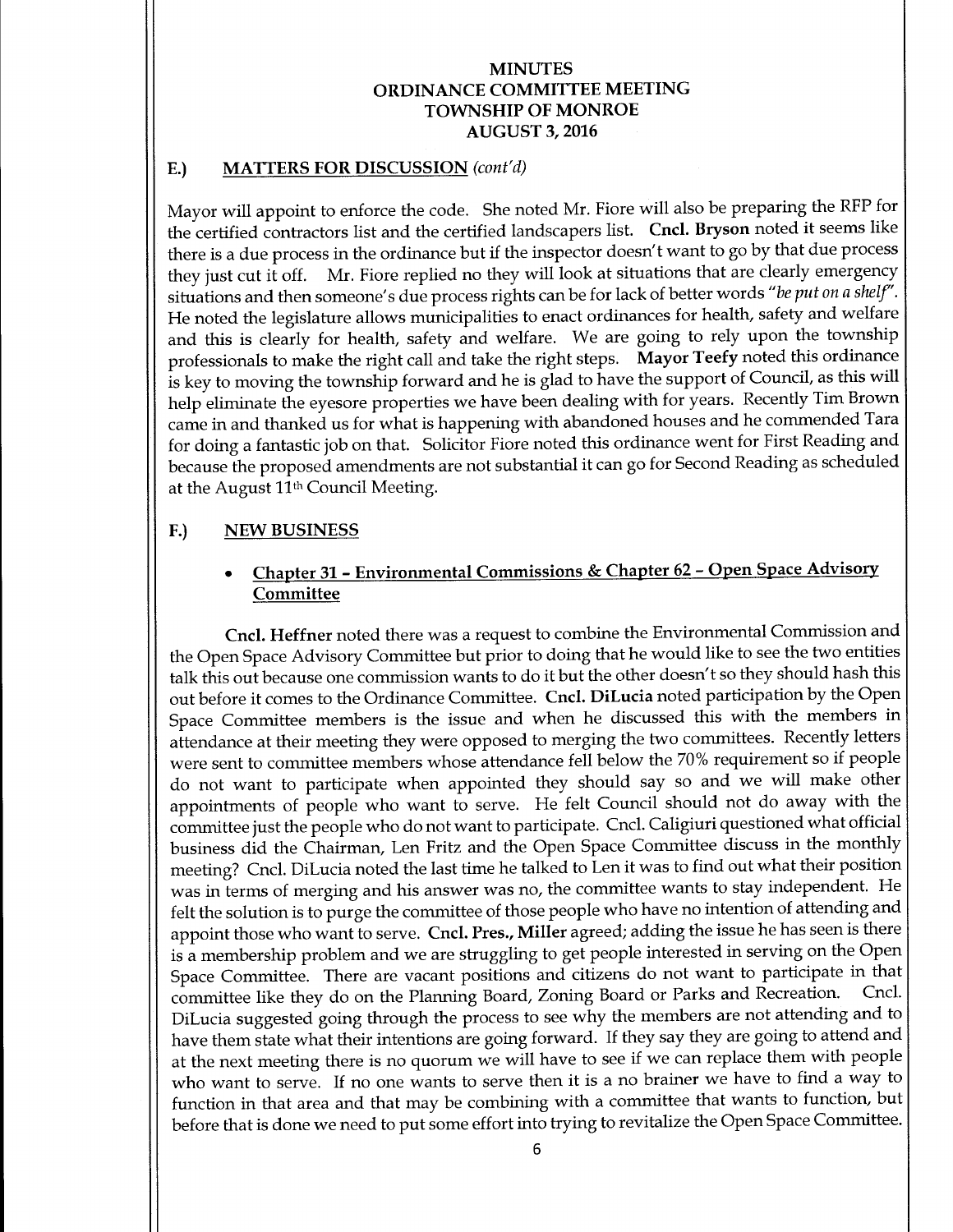#### F.) NEW BUSINESS (cont'd)

Cncl. Bryson agreed because that committee has a function at the local, county and state levels. He suggested information about what the Open Space Committee does be presented at a televised council meeting and posted on the township website along with a request for people<br>who would be interested in serving on this committee. Cncl. DiLucia questioned whether who would be interested in serving on this committee. attendance letters were sent to the Open Space Committee. Tara Park, Secretary to the Open Space Committee advised letters were not sent to the Open Space Committee members because the code requires six meetings to be held before the 70% attendance can be calculated and at the time the letters were sent only four meetings were held. Two meetings were unable to be held due to a lack of quorum. Cncl. DiLucia suggested letters be sent to the Open Space Committee asking what their intention is and if they don't want to serve we will try to find replacements for them. Cncl. Pres., Miller questioned if Council would like him to send the letter, as Council President, to see what their intention is prior to taking any further action. He noted he feels the same way as Cncl. DiLucia and Bryson that enough has not been done to try to recruit people for this committee. Mayor Teefy felt the Environmental Commission and the Open Space Committee should be merged since the work they do goes hand in hand. Cncl. Caligiuri noted he served as liaison to the Open Space and to the Environmental Commission for about two years each and there is not <sup>a</sup> whole lot of work for the Open Space Committee to do. He noted he respects the fact that they want to stay together as a group and that is fine but they do not have a lot of work. Cncl. DiLucia noted there are other committees that overlap responsibilities that could be merged as well but the whole idea of committees is for citizen participation. When committees are merged you will not have as many appointed positions and he would like to keep people involved. He noted if merging was the last resort he would entertain it but before that is done he felt we need to go through the process to see if we can resurrect the Open Space Committee. Cncl. Pres., Miller noted the Open Space Committee has said they would like to do more but they feel left out in the dark with regard to certain things. They would love to receive Planning and Zoning applications to be able to have some input, especially the Master Plan because they are concerned that our inventory has not been updated since 2005. Cncl. Bryson noted Len Fritz made a presentation about four months ago to Council regarding the open space we have but his committee does not have all the ingredients they need to pursue their function of finding and bringing possible open space locations to Council. Cncl. Pres., Miller added they don't have the funding to be able to acquire open space and they would love to have an ordinance adopted that is more strict and stringent in regards to where the open space funding goes. Cncl. Caligiuri noted the voters designated up to two cents to be used for open space and all the terms of how that money was to be used for acquisition and maintenance of open space was part of that referendum. Cncl. DiLucia noted we recently dedicated <sup>a</sup> percentage of the funds collected specifically for open space but unfortunately that was not retroactive, it was prospective and that was <sup>a</sup> small amount of money so it will take years to accumulate the money to buy property. Council questioned Mr. Heydel as to how much was being collected for open space. Mr. Heydel advised .25 is being collected but he didn't know what percentage of that was specifically going towards open space. Cncl. Caligiuri commented that properties become more costly when being considered as open space. He noted in the past a property was listed for \$30,000.00 but when the township became interested in it for open space that price jumped to \$450,000.00. Sandy Keen, Chairperson of the Environmental Commission stated an Open Space Committee can be part of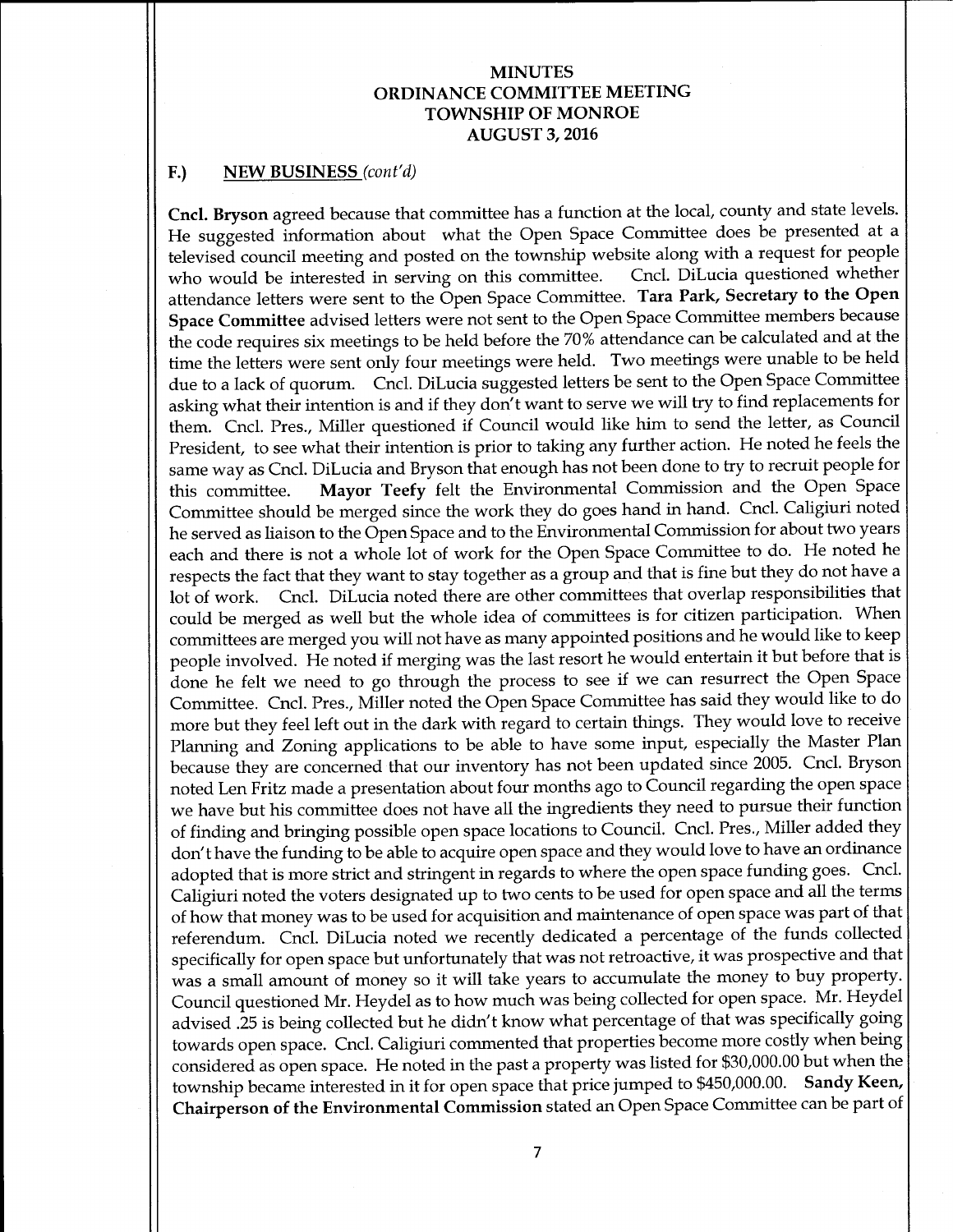## F.) NEW BUSINESS (cont'd)

an Environmental Commission and we are losing Open Space grants because we are not informed and the Open Space Committee has not been able to keep <sup>a</sup> full body since 2011. That was also true of the Environmental Commission but it was revamped and we are now moving forward. The Environmental Commission is not looking to take over the Open Space Committee because it will be more work for us but if it will benefit the community it will be <sup>a</sup> win, win situation and there is no reason why the Open Space Committee members can't be on the Environmental Commission. Cncl. Bryson questioned what their job is, what kind of enforcement and what is the Environmental Commission's charter? Ms. Keen explained the Environmental Commission deals with water, land, health and morals in regards to land use management and is basically an advisory committee. She noted all site plans should be coming to the Environmental Commission because it can advise on environmentally sound issues and the ERI should be used when planning is done. Cncl. Bryson questioned what qualifications the Environmental Commission has to review the site plans, as he felt those recommendations should be done by an engineer or an environmental specialist. He noted it takes <sup>a</sup> special group of people to advise on environmental issues and with all they are doing would they have the time to handle open space functions too. Open Space deals with land acquisition that would benefit residents either in the form of recreation facilities or in the form of just open space and he felt that merging those two functions might be too much for one committee to handle. Mrs. Keen noted that is why when it was brought up to her she said do we need the added work. The answer to that was no but it can be done just as it is done in many other townships. She noted she has been involved since 1999 and was appointed to the Environmental Commission in 2003 and did a lot of work with Calvin Snyder. She also works with the DEP and many gold leaf organizations so she is coming before Council with many years of knowledge in municipal land use law, which the school students are also learning through the Environmental Club and Green Ribbon education. She added the commission advises Council but it is up to Council to make decisions. Cncl. DiLucia noted he sees this as two distinct problems. One is that we want to make sure that all committees serve <sup>a</sup> purpose and continue to function with independency. He also sees from this discussion that there must be some exchange and maybe the answer to that is there should be a liaison between the two committees. Mrs. Keen stated we already have <sup>a</sup> liaison and for <sup>a</sup> year and <sup>a</sup> half she has been asking for the open space inventory and has not received it. Len Fritz, the Open Space Chairman came to one Environmental Commission Meeting in November when Dan Kozak was still the chairman. Patrick McDevitt is the Environmental Commission liaison to the Open Space Committee. Tara Park stated Patrick has been attending the Open Space meetings but said he has not attended the Environmental Commission meetings. attendance at their last Environmental Commission Meeting and said he had no report from the Open Space Committee because they didn't meet. Cncl. DiLucia felt we should first send a letter to the Open Space Committee members to find out if they are interested in serving and then we can go from there. If everyone wants to continue to serve the roll call will answer whether they are going to function and if not we can then try to entice people to get involved and if we can't<br>do that then he would not be opposed to merging the two committees. Mrs. Keen noted it is do that then he would not be opposed to merging the two committees. taxpayer's money and the committee should be reporting and the chairperson should know where the Open Space money goes. Mayor Teefy noted the Environmental Commission is appointed by the Mayor and many years ago when he was on Council qualifications of committee members was discussed. At that time the Citizen Leadership form was initiated and resumes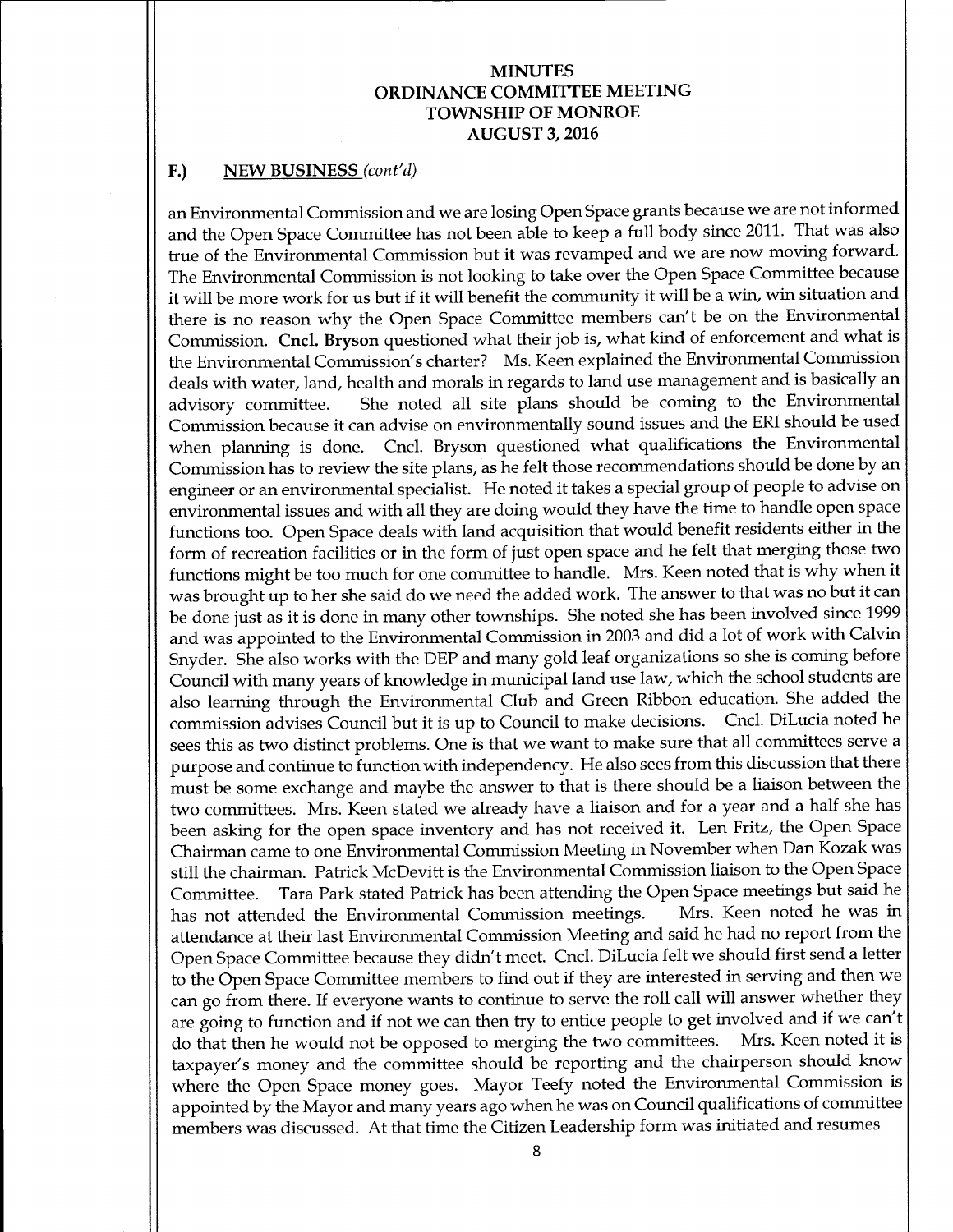## F.) NEW BUSINESS<sub>(cont'd)</sub>

were requested so we could see the background of people in order to be able to appoint qualified individuals to boards. Cncl. Heffner questioned how many members were on the Environmental Commission. Mrs. Keen replied the committee is full. The Mayor noted there are two alternate positions that are vacant but recently we have had some interest in those positions. Cncl. Heffner agreed with Cncl. DiLucia in regards to the Open Space Committee noting the word needs to get out to those members that they need to begin attending meetings. If they are no longer interested then we can look at changing those people next year but closing down the Open Space Committee would not work because there is no place for those people willing to serve to go since the<br>Environmental Commission is already full. He added he hates to throw volunteers out. Mrs. Environmental Commission is already full. He added he hates to throw volunteers out. Keen questioned if the number of Environmental Commission members could be increased if the committees were combined. Cncl. Heffner felt that the Chairman of the Open Space Committee might be able to get more members out and the committees should be communicating to each other and working together. Cncl. DiLucia noted if Mrs. Keen is saying the chairman of <sup>a</sup> committee is not cooperating with her committee, and that is factual, when the Reorganization Meeting is held you can be assured that chairman will not be on the committee next year. It is one thing not to attend and there is another thing not to function and if someone is doing something deliberately to prevent <sup>a</sup> committee from functioning then they have no business being on that committee. He added he is not saying that is the case only that if that is happening and it is substantiated it will be <sup>a</sup> reason to move on that person. If the chairman is the one doing it then there should be <sup>a</sup> new chairman. Cncl. Miller noted he is still on the fence about this because clearly this committee has had <sup>a</sup> year of problems. Letters can be sent out stipulating their attendance and questioning whether they are still interested in serving. If they are not then the Open Space Committee can be promoted on social media and if we can' t get members this can be addressed in the beginning of the year. Cncl. DiLucia noted this letter should be different than the last letter. In this case the letter should say the Open Space Committee has been unable to function for two months because of <sup>a</sup> lack of <sup>a</sup> quorum and we would like to know if you wish to continue serving on this committee, yes or no. If next month we don't have a quorum then we have the answer on what needs to be done. Mayor Teefy noted for years we have talked about the Open Space Fund but it is not just an Open Space Fund it is the Open Space/ Recreation Fund. The people voted for a combined fund and that is how we used some of those funds for what was done at the Duffy Park and Church Street fields. Mrs. Keen noted when it was originally written X amount of money was to go towards maintenance. Mr. Fiore explained it was generally worded so we would have some flexibility. Mayor Teefy noted he wanted to make sure everyone in the public understands that it was written for both open space and recreation. Cncl. Heffner noted the letters will be sent out as soon as possible and this matter will be addressed at the first of the year.

Mayor Teefy questioned whether the township could adopt an ordinance that would give property tax abatement for five years to people that buy vacant homes in need of repair with the condition that they live in the house, it would not be for home flippers. That would be a way to try to move and make improvements to these homes. Mr. Fiore explained there are programs available like that such as the one in Gloucester City. But looking at the track record in Gloucester City you will find approximately 50% of homes in foreclosure and they are the same properties that were previously foreclosed upon. He noted he will look to see if there are any programs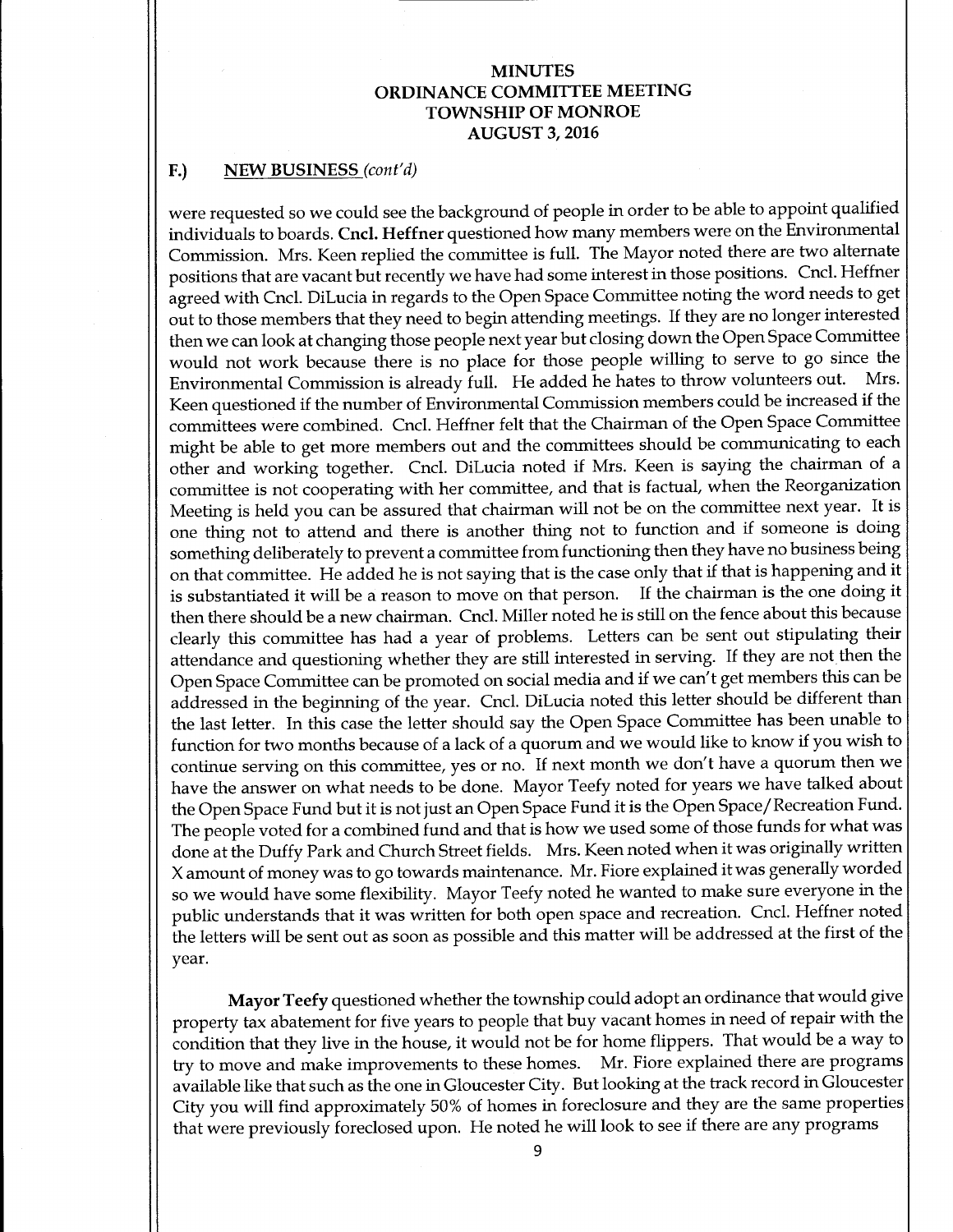## F.) NEW BUSINESS (cont'd)

available where the township could acquire the homes. Cncl. Pres., Miller noted Collingswood just did the same thing and Jim Maley came up with some creative way of being able to acquire properties for people to improve. Mr. Fiore noted we need to be careful because <sup>a</sup> person from Collingswood informed him that because of programs like that his taxes have tripled. Collingswood mortgaged a lot to purchase properties and now the taxpayers are paying those mortgages. Cncl. Bryson noted the COAH law provides for reduced taxes to the person buying a COAH property and he suggested acquiring some of these properties for our COAH obligation. Mr. Fiore noted we have a line item for affordable housing and maybe that could be utilized to rehab some of those houses. Cncl. Bryson noted he recently read an article that said the State will start enforcing its affordable housing obligations in suburban townships. He noted the average foreclosures in the township is ten to twelve a month so maybe we could use these homes for a good purpose. Business Administrator Kevin Heydel advised about \$300,000.00 has come in this year from vacant homes registration and the only money spent from that is the stipend, salary and benefits of the administrator. Mrs. Flaherty advised a portion of that money will be used to pay the certified contractors once that ordinance is adopted. Mr. Heydel explained you can use that money but you must put what you are using it for on the appropriation side of the budget. Mayor Teefy noted going into next year we need to analyze what we have and make the proper appropriations. Cncl. Heffner noted that money cannot be counted as revenue because it may not be there in the future like the red light camera money. Mr. Heydel explained he puts that money into miscellaneous revenue because at some point in time the banks will question what that money is being used for and State Statute requires municipalities to justify fees.

Cncl. Pres., Miller noted he would like to hold <sup>a</sup> Special Council Meeting on the 4th Monday, August 22nd solely to have the Redevelopment Attorney and the professionals educate Council on redevelopment because he felt at the last Ordinance Committee Meeting many people did not understand the process and what redevelopment entails. redevelopment and the powers the municipality has and how Council is the certifier of the actual plan. Even though <sup>a</sup> plan is referred to us we can make amendments and change it because it is our plan; not the developers. Cncl. Heffner requested Cncl. Pres., Miller send everyone an email when the meeting is scheduled.

## G.) OLD BUSINESS

Cncl. Mcllvaine noted in September he would like to schedule a Public Safety Committee Meeting to discuss the abandoned vehicle ordinance and will advise the Committee, Solicitor and the Director of Community Development when a meeting date has been scheduled.

Cncl. Heffner noted he received an email regarding the chicken ordinance but did not place that issue on the agenda because the Solicitor advised since Council took no action when it<br>was previously discussed it is basically a dead issue. The man requesting the ordinance has was previously discussed it is basically a dead issue. been cited for having chickens in his backyard.